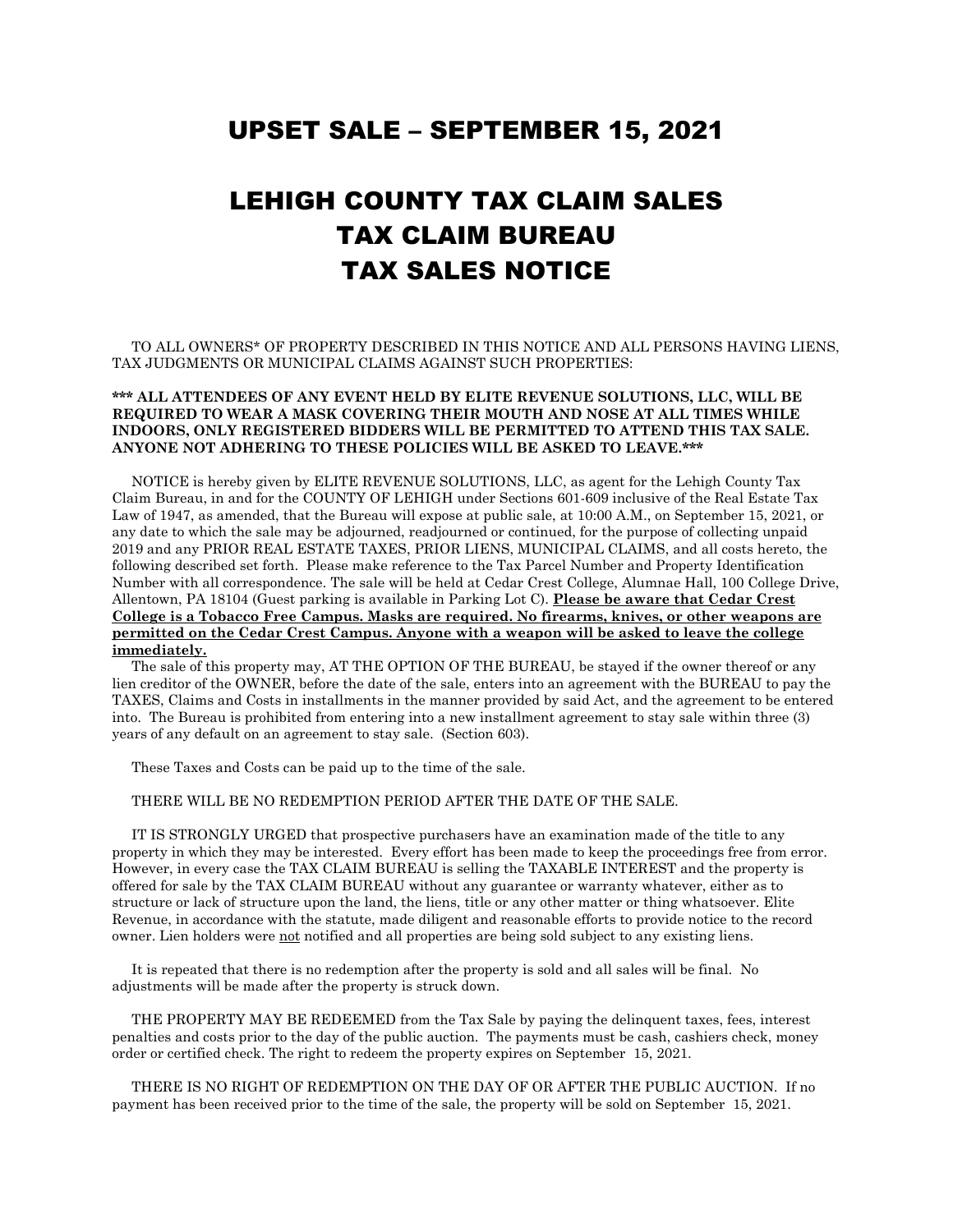Prospective purchasers at all tax sales are required to certify as follows:

- 1. In accordance with Section 619a of the Real Estate Tax Sale Law, 72 P.S. § 5860.619a, a successful bidder shall be required to provide certification to the Bureau that such person is not delinquent in paying real estate taxes owed to taxing bodies within Lehigh County\*\*, nor is such person bidding on behalf of another individual or entity who is delinquent in paying real estate taxes owed to taxing bodies within Lehigh County; and
- 2. In accordance with Section 619a of the Real Estate Tax Sale Law, 72 P.S. § 5860.619a, a successful bidder shall be required to provide certification to the Bureau that such person is not delinquent in paying municipal utility bills owed to municipalities within Lehigh County, nor is such person bidding on behalf of an individual or entity who is delinquent in paying municipal utility bills owed to municipalities within Lehigh County.
- 3. Prospective bidders must register prior to sale. **NO REGISTRATION WILL BE TAKEN AFTER SEPTEMBER 3, 2021.**
- 4. A successful bidder shall not tender a bad check to the Tax Claim Bureau when purchasing property in the sale. If this should occur that bidder shall not be permitted to bid on any properties in future sales and will be referred to the Lehigh County District Attorneys Office for prosecution under Pennsylvania Crimes Code, 18 Pa. C.S.A §4105 which may lead to a CONVICTION OF A FELONY OF THE THIRD DEGREE.
- 5. Pursuant to Section 601 (d) of the Real Estate Tax Sale Law, 72 P.S. § 5860.601 (d), prospective bidders must certify that they have not had a landlord license revoked in any municipality in Lehigh County and that they are not acting as an agent for a person whose landlord license has been revoked.

Certification forms are available in the Tax Claim Bureau or on-line at www.Lehighcountytaxclaim.com. Click on Upset Sale and bidder's certification.

Prospective bidders must register prior to the sale. **NO REGISTRATION WILL BE TAKEN AFTER SEPTEMBER 3, 2021.** Registration and certification forms are available in the Tax Claim Bureau and online at www.lehighcountytaxclaim.com. All prospective bidders must present one (1) form of photo identification at the time of registration and on the date of the sale. Failure to present photo identification at the time of registration will prevent a prospective bidder from being registered to bid. Failure to present photo identification on the date of the sale will prevent the bidder from receiving his bidder number and thus barring the registered bidder from having the opportunity to bid on property. **Only the registered bidder may bid at the sale using the bidder number provided by the Bureau. Use of the bidder number by individuals other than the registered bidder is prohibited and may nullify a successful bid.**

**\*\*\*\*\*Immediately upon conclusion of the sale, a deposit of \$1,000.00 or the bid amount, whichever is higher, must be made via certified funds, money order or cash to Elite Revenue Solutions, LLC by each successful bidder immediately upon the closing of bidding for each parcel. Failure to make said deposit will result in nullification of the bid and the property will be re-auctioned to a new bidder. In the event that the deposit is made but the bidder does not return to pay the balance by 4:00 p.m. the day of the sale, the bid will be nullified, the deposit will be forfeited, the bidder will be barred from future sales, and the property will be offered to the second-highest bidder or relisted at the next upset sale. The remainder of the successful bid must be paid by the close of business (4pm) on September 15, 2021 via certified funds, cash or credit card\*\*\*\*\***

**The second-highest bidder will be contacted by telephone the morning of September 16, 2021 and will be offered the parcel at the HIGHEST bid in the event the winning bidder failed to make full payment on the date of sale. The second-highest bidder may decline without any penalty whatsoever, or may accept and make payment by 4:00 p.m. on Friday, September 17, 2021.**

 IMPORTANT Right to surplus sale proceeds. If the property is not redeemed from public sale and you are the record owner, then you are entitled to sale proceeds which exceed taxes, interest, penalties, costs, Commonwealth Liens, Municipal Liens, Government Liens and Judgment Liens.

Interest accrues at the rate of 9% per year. ¾% each month effective February 1, of each year.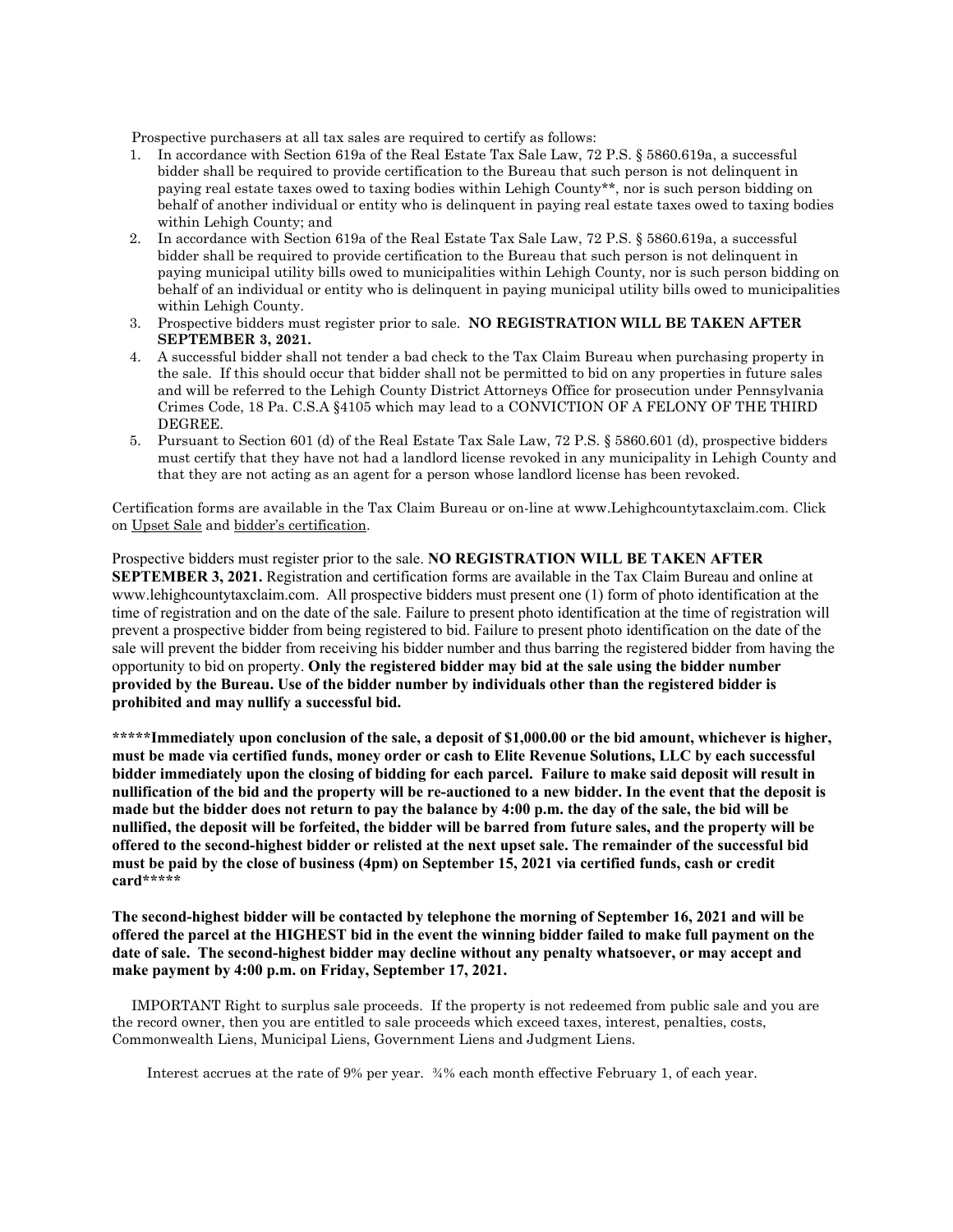Cedar Crest College does not discriminate on the basis of race, color, national origin, sex, religion, age, disability, or familial status in employment or the provision of services.

 The Lehigh County Government Center is a facility accessible to persons with disabilities. Please notify this Tax Claim Bureau if special accommodations are required. The Tax Claim Bureau can be contacted at (610) 782-3119 or by fax at (610) 841-3678, or by TDD (610) 782-3119.

 IF YOU HAVE ANY QUESTIONS AS TO WHAT YOU MUST DO PLEASE CONTACT THE TAX CLAIM BUREAU AT (610) 782-3119.

Elite Revenue Solutions, LLC Agent for the Lehigh County Tax Claim Bureau Kim Ciavarella, Manager

- \* "Owner," the person in whose name the property is last registered, if registered according to law, or, if not registered acording to law, the person whose name last appears as an owner of record on any deed or instrument of conveyance recorded in the county office designated for recording, and in all other cases means any person in open, peaceable and notorious possession of the property, as apparent owner or owners thereof, or the reputed owner or owners thereof, in the neighborhood of such property.
	- The successful bidder is also certifying that they are not the owner of the property, as the owner has no right to purchase his own property pursuant to Section 618 of the Real Estate Tax Sale Law. A change of name or business status shall not defeat the purpose of this section. For the purpose of this section, "owner" means any individual, partner, shareholder, trust, partnership, limited partnership, corporation or any other business association or any trust, partnership, limited partnership, corporation or any other business association that has any individual as part of the business association who had any ownership interest or rights in the property.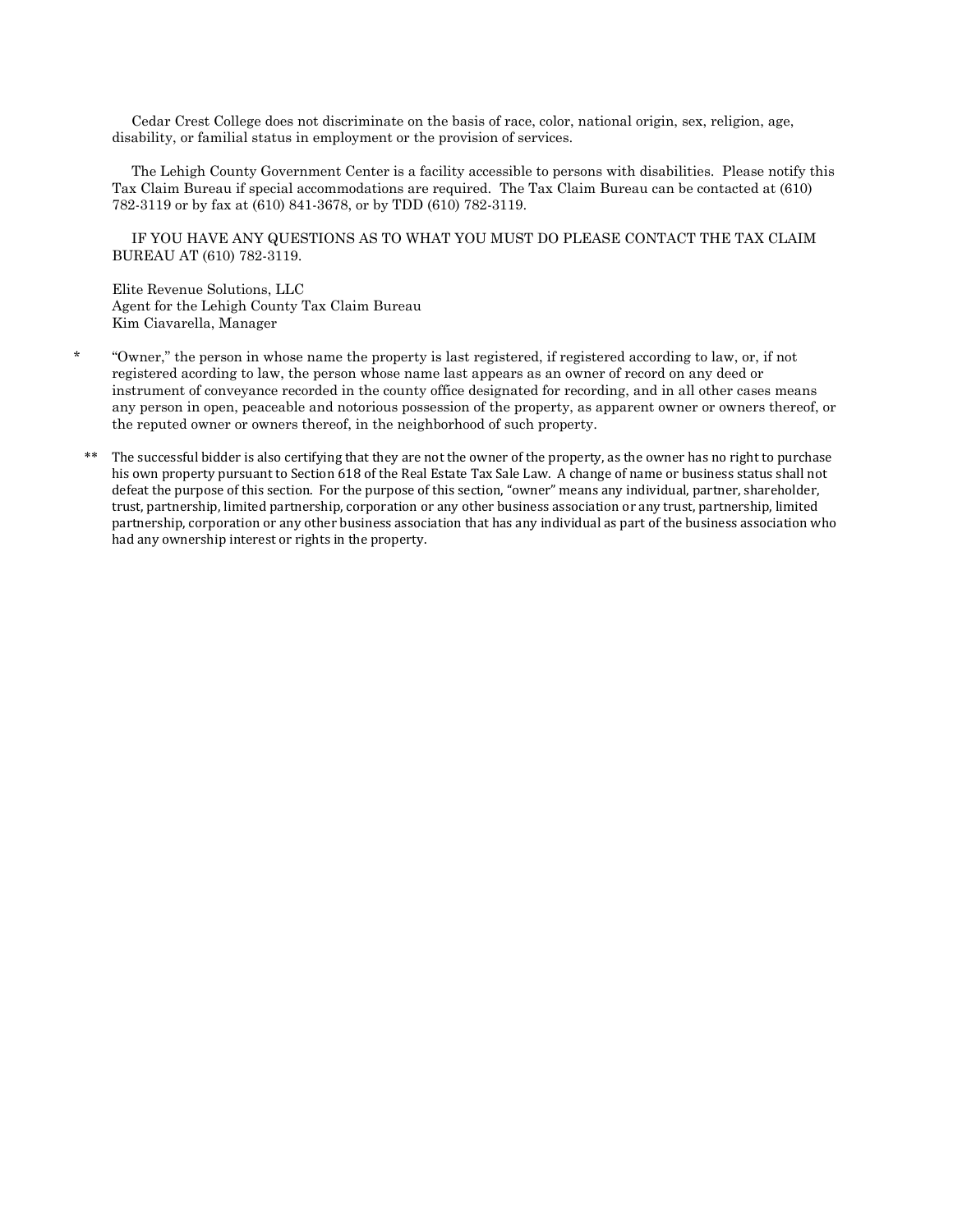| <b>Sale Number</b> | <b>Municipality</b>             | <b>Parcel</b>                                 | <b>Owner</b>                                                     | <b>Property Description</b> | <b>Upset Price</b> |           | <b>Results</b>               | <b>Bidder#</b> | <b>Back-Up</b>          |
|--------------------|---------------------------------|-----------------------------------------------|------------------------------------------------------------------|-----------------------------|--------------------|-----------|------------------------------|----------------|-------------------------|
| 21-0288            | <b>BOROUGH OF CATASAUQUA</b>    | 04-549899070935-0000001                       | <b>MUTH NANETTE</b>                                              | 731 FRONT ST                |                    | 22,899.27 | \$22,899.27                  | 193            |                         |
| 21-0305            | <b>BOROUGH OF COPLAY</b>        | 06-549954418916-0000001                       | <b>DULD RONALD J ESTATE</b>                                      | <b>232 S 4TH ST</b>         |                    | 33,667.78 | \$33,667.78                  | 193            |                         |
| 21-0304            | <b>BOROUGH OF COPLAY</b>        | 06-549946644469-0000001                       | <b>STEVENS JAYNE K</b>                                           | 47 N 2ND ST                 |                    | 14,237.06 | \$15,500.00                  | 4              | 252                     |
| 21-0298            | <b>BOROUGH OF COPLAY</b>        | 06-549915238395-0000001                       | <b>ZEINER ROBERT JOSEPH SR &amp; J R REED</b>                    | <b>1086 CATHERINE DR</b>    |                    | 44,611.82 | \$87,000.00                  | 182            | 295                     |
| 21-0307            | <b>BOROUGH OF EMMAUS</b>        | 07-549411951701-0000001                       | <b>MC CARTHY JOYCE R</b>                                         | 222 S 13TH ST               |                    | 31,375.67 | \$80,000.00                  | 340            | 217 & 251               |
| 21-0328            | <b>BOROUGH OF FOUNTAIN HILL</b> | 08-642628347740-0000001                       | <b>MARIANO SUZANNE J</b>                                         | <b>76 WARREN ST</b>         |                    | 19,823.05 | <b>REMOVED - TAXES PAID</b>  |                |                         |
| 21-0447            | <b>BOROUGH OF SLATINGTON</b>    | 18-556202990782-0000001                       | <b>DEWALT CHAD J</b>                                             | <b>825 MAIN ST</b>          |                    | 14,051.04 | <b>NO BID</b>                |                |                         |
| 21-0030            | <b>CITY OF ALLENTOWN</b>        | 02-549679882960-0000001                       | <b>1213 LINDEN LLC</b>                                           | 1213 W LINDEN ST            |                    | 29,576.74 | \$74,000.00                  | 46             | 193                     |
| 21-0041            | <b>CITY OF ALLENTOWN</b>        | 02-549689886946-0000001                       | 39-41 11TH LLC                                                   | 1037 W COURT ST             |                    | 11,140.48 | \$11,140.48                  | 209            |                         |
| 21-0093            | <b>CITY OF ALLENTOWN</b>        | 02-549783365089-0000001                       | <b>ALSAED WAJIHA &amp; KHALED ALSAED</b>                         | <b>724 N FOUNTAIN ST</b>    |                    | 13,971.16 | <b>NO BID</b>                |                |                         |
| 21-0106            | <b>CITY OF ALLENTOWN</b>        | 02-549792437456-0000001                       | <b>BODKIN MARK R</b>                                             | 419 N LUMBER ST             | S                  | 16,311.21 | \$16,311.21                  | 251            |                         |
| 21-0137            | <b>CITY OF ALLENTOWN</b>        | 02-640626559261-0000001                       | <b>BOLD JUSTIN C</b>                                             | 922 S 7TH ST                |                    | 13,168.44 | <b>REMOVED - TAXES PAID</b>  |                |                         |
| 21-0120            | <b>CITY OF ALLENTOWN</b>        | 02-640519918706-0000001                       | <b>DANNECKER HARRY J JR</b>                                      | 1031 W EMAUS AVE            |                    | 23,870.22 | \$87,000.00                  | 161            | 144                     |
| 21-0037            | <b>CITY OF ALLENTOWN</b>        | 02-549688554080-0000001                       | <b>DAVIS LUELLEN &amp; ROSA LEE</b>                              | 132 S 12TH ST               |                    | 22,203.59 | <b>REMOVED - TAXES PAID</b>  |                |                         |
| 21-0140            | <b>CITY OF ALLENTOWN</b>        | 02-640627322801-0000001                       | <b>DEILEY SHIRLEY E</b>                                          | 714 LEHIGH ST               |                    | 14,398.52 | <b>SALE VOIDED - PAID</b>    |                |                         |
| 21-0146            | <b>CITY OF ALLENTOWN</b>        | 02-640657158652-0000001                       | <b>DERR COREY D &amp; SUSAN L</b>                                | 727 GENESEE ST              |                    | 27,617.26 | <b>REMOVED - TAXES PAID</b>  |                |                         |
| 21-0224            | <b>CITY OF ALLENTOWN</b>        | 02-640744029204-0000001                       | <b>DIAZ JOSE' &amp; CARMAN SOSO</b>                              | 428 N LIMESTONE ST          | \$                 | 5,070.80  | \$6,500.00                   | 209            | -4                      |
| 21-0191            | <b>CITY OF ALLENTOWN</b>        | 02-640721182924-0000001                       | <b>EMERALD ISLE PROPERTIES LLC</b>                               | 428 W TURNER ST             | \$                 | 37,183.79 | <b>NO BID</b>                |                |                         |
| 21-0206            | <b>CITY OF ALLENTOWN</b>        | 02-640734380200-0000001                       | <b>GLASS THEODORE</b>                                            | 609 SPRUCE ST               |                    | 4,538.36  | \$38,500.00                  | 142            | 295                     |
| 21-0071            | <b>CITY OF ALLENTOWN</b>        | 02-549770028262-0000001                       | <b>HOPPE PETER</b>                                               | 1319 RUSSELL ST             |                    | 4,878.25  | \$4,878.25                   | 251            |                         |
| 21-0088            | <b>CITY OF ALLENTOWN</b>        | 02-549782540407-0000001                       | <b>JUSTINIANO ALEXIS PEREZ</b>                                   | 513 N HAZEL ST              | \$                 | 2,115.39  | \$4,500.00                   | 251            | $\overline{\mathbf{4}}$ |
| 21-0089            | <b>CITY OF ALLENTOWN</b>        | 02-549782541905-0000001                       | <b>JUSTINIANO ALEXIS PEREZ</b>                                   | 517 N HAZEL ST              |                    | 2,846.61  | \$8,000.00                   | 295            | 251                     |
| 21-0094            | <b>CITY OF ALLENTOWN</b>        | 02-549783849951-0000001                       | <b>KNOLL BERNICE</b>                                             | <b>828 W TILGHMAN ST</b>    | \$                 | 6,871.60  | \$25,500.00                  | 193            | 162                     |
| 21-0171            | <b>CITY OF ALLENTOWN</b>        | 02-640705424738-0000001                       | <b>KREMPOSKY JEAN L</b>                                          | <b>835 N 5TH ST</b>         |                    | 24,395.09 | \$66,000.00                  | 142            | 182                     |
| 21-0227            | <b>CITY OF ALLENTOWN</b>        | 02-640756693463-0000001                       | <b>LAMURAGLIA VINCENZO &amp; ROSA</b>                            | <b>413 UNION BLVD</b>       |                    | 67,561.46 | <b>NO BID</b>                |                |                         |
| 21-0017            | <b>CITY OF ALLENTOWN</b>        | 02-549659692336-0000001                       | <b>LUCIANO DANERIS</b>                                           | 1536 W CHEW ST              |                    | 18,271.94 | \$80,000.00                  | 161            | 55                      |
| 21-0202            | <b>CITY OF ALLENTOWN</b>        | 02-640732659236-0000001                       | <b>MAURY NEVIN T JR &amp; MARY</b>                               | <b>228 W TURNER ST</b>      |                    | 12,250.16 | \$27,500.00                  | 371            | 341                     |
| 21-0243            | <b>CITY OF ALLENTOWN</b>        | 02-640783260899-0000001                       | <b>MC GREGOR ANDREW A &amp; ROBIN A</b>                          | <b>521 E HAMILTON ST</b>    |                    | 11,226.32 | \$33,000.00                  | 193            | 341                     |
| 21-0254            | <b>CITY OF ALLENTOWN</b>        | 02-641709201256-0000009                       | <b>MENGEL RUSSELL</b>                                            | 1144 E LIVINGSTON ST        |                    | 10,082.16 | \$12,000.00                  | 150            |                         |
| 21-0009            | <b>CITY OF ALLENTOWN</b>        | 02-549605190567-0000001                       | <b>MOROCHO JOSE E</b>                                            | <b>2618 HAMILTON BLVD</b>   |                    | 2,680.30  | \$2,680.30                   | 4              |                         |
| 21-0001            | <b>CITY OF ALLENTOWN</b>        | 02-548608404324-0000001                       | <b>OSTER JAMES S &amp; CAROLYN T</b>                             | 942 SPRINGHOUSE RD          |                    | 22,045.09 | <b>BIDDER FORFEIT</b>        | 144            | 258                     |
| 21-0133            | <b>CITY OF ALLENTOWN</b>        | 02-640616667811-0000001                       | <b>PURCELL GEORGIA</b>                                           | 778 S 8TH ST REAR           |                    | 1,043.74  | <b>NO BID</b>                |                |                         |
| 21-0072            | <b>CITY OF ALLENTOWN</b>        | 02-549770676468-0000001                       | <b>RETAJ LLC</b>                                                 | <b>244 N 12TH ST</b>        |                    | 15,610.60 | \$50,000.00                  | 258            | 209                     |
| 21-0200            | <b>CITY OF ALLENTOWN</b>        | 02-640730162329-0000001                       | <b>SELLS CHARLES K</b>                                           | 393 WALNUT LN               |                    | 874.28    | \$874.28                     | 4              |                         |
| 21-0053            | <b>CITY OF ALLENTOWN</b>        | 02-549721320856-0000001                       | <b>SMALL JUDITH &amp; SYDNEY SMALL</b>                           | 725 N 20TH ST               |                    | 4,817.13  | <b>NO BID</b>                |                |                         |
| 21-0055            | <b>CITY OF ALLENTOWN</b>        | 02-549731702885-0000001                       | <b>STAGE FORE LLC</b>                                            | 1739 W ALLEN ST             |                    | 95,381.75 | <b>NO BID</b>                |                |                         |
| 21-0228            | <b>CITY OF ALLENTOWN</b>        | 02-640771292925-0000001                       | <b>STUMP MARK A</b>                                              | <b>121 S BRADFORD ST</b>    |                    | 9,174.68  | <b>REMOVED - AGREEMENT</b>   |                |                         |
| 21-0077            | <b>CITY OF ALLENTOWN</b>        | 02-549773599779-0000001                       | <b>TORRES NELSON &amp; DWILDA TORRES</b>                         | 818 N 10TH ST               |                    | 17,420.80 | \$27,000.00                  | 371            | 252                     |
| 21-0183            | <b>CITY OF ALLENTOWN</b>        | 02-640713499738-0000001                       | <b>YORK OSCAR ALLEN</b>                                          | 408 W ALLEN ST              |                    | 9,791.15  | \$9,791.15                   | 258            |                         |
| 21-0170            | <b>CITY OF ALLENTOWN</b>        | 02-640705305345-0000001                       | <b>ZEVEL LLC</b>                                                 | 820.5 N 5TH ST              |                    | 8,355.35  | \$20,500.00                  | 161            | 258                     |
| 21-0280            | <b>CITY OF BETHLEHEM</b>        | 03-642739721641-0000001                       | <b>ANTLERS ASSOC OF SOUTH BETHLEHEM</b>                          | <b>431 W UNION BLVD</b>     |                    | 51,576.88 | <b>REMOVED - AGREEMENT</b>   |                |                         |
| 21-0277            | <b>CITY OF BETHLEHEM</b>        | 03-642716919013-0000001                       | <b>BENJAMIN ALVIN &amp; ROSE</b>                                 | <b>WALTON ST</b>            |                    | 5,432.16  | <b>NO BID</b>                |                |                         |
| 21-0278            | <b>CITY OF BETHLEHEM</b>        | 03-642726764022-0000001                       | <b>KUHAR ERNEST &amp; MILDRED</b>                                | 709 SPRING ST               |                    | 50,358.25 | \$50,358.25                  | 193            |                         |
| 21-0266            | <b>CITY OF BETHLEHEM</b>        | 03-641768587240-0000001                       | <b>WAGNER ERNEST A</b>                                           | <b>2027 GREEN ST</b>        |                    | 19,475.93 | \$48,000.00                  | 182            | 295                     |
| 21-0337            | <b>HEIDELBERG TOWNSHIP</b>      | 10-554004006797-0000024                       | <b>PARVEL PATRICK</b>                                            | 5733 PFEIFFER CIR           |                    | 1,180.39  | <b>NO BID</b>                |                |                         |
| 21-0356            | <b>LOWER MACUNGIE TOWNSHIP</b>  | 12-547534573965-0000071                       | <b>COSTELLO JOSEPH M</b>                                         | <b>1190 GRANGE RD</b>       |                    | 5,496.06  | \$5,496.06                   | 150            |                         |
| 21-0351            | <b>LOWER MACUNGIE TOWNSHIP</b>  | 12-547307298637-0000001                       | <b>SCHOENECK ROAD DEVELOPMENT LP</b>                             | <b>ALBURTIS RD</b>          |                    | 2,500.56  | <b>NO BID</b>                |                |                         |
| 21-0369            | <b>LOWER MACUNGIE TOWNSHIP</b>  | 12-548416446653-0000001                       | <b>SPRING RIDGE CROSSING LLC</b>                                 | <b>WILD CHERRY LN</b>       |                    | 859.87    | <b>NO BID</b>                |                |                         |
| 21-0387            | <b>LYNN TOWNSHIP</b>            | 14-552063755186-0000001                       | DANIELS ROBERT L & ELEANOR M                                     | 7330 SHADY DR               |                    | 11,536.78 |                              | 251            |                         |
| 21-0385            | <b>LYNN TOWNSHIP</b>            | 14-542926918128-0000001                       | <b>DOMENICO SHERRY L</b>                                         | <b>6680 JEFFERSON CT</b>    |                    | 24,801.73 | \$11,536.78<br><b>NO BID</b> |                |                         |
| 21-0382            | <b>LYNN TOWNSHIP</b>            | 14-540973757104-0000001                       |                                                                  | 8083 ALLEMAENGEL RD         |                    | 22,914.26 | \$24,500.00                  | 182            | 161                     |
| 21-0389            | <b>NORTH WHITEHALL TOWNSHIP</b> | 16-545989614909-0000001                       | <b>REINHART MICHAEL</b><br><b>KRAUSE BARRY G &amp; BARBARA M</b> | <b>4419 COPEECHAN RD</b>    | \$                 | 18,221.74 | \$22,500.00                  | 371            | 341                     |
| 21-0395            | <b>NORTH WHITEHALL TOWNSHIP</b> | 16-546886398028-0000181 PLAZA-LUBRIEL ZUHEIDY |                                                                  | 3467 LIL WOLF DR            |                    | 5,220.15  | <b>REMOVED - AGREEMENT</b>   |                |                         |
|                    |                                 |                                               |                                                                  |                             |                    |           |                              |                |                         |